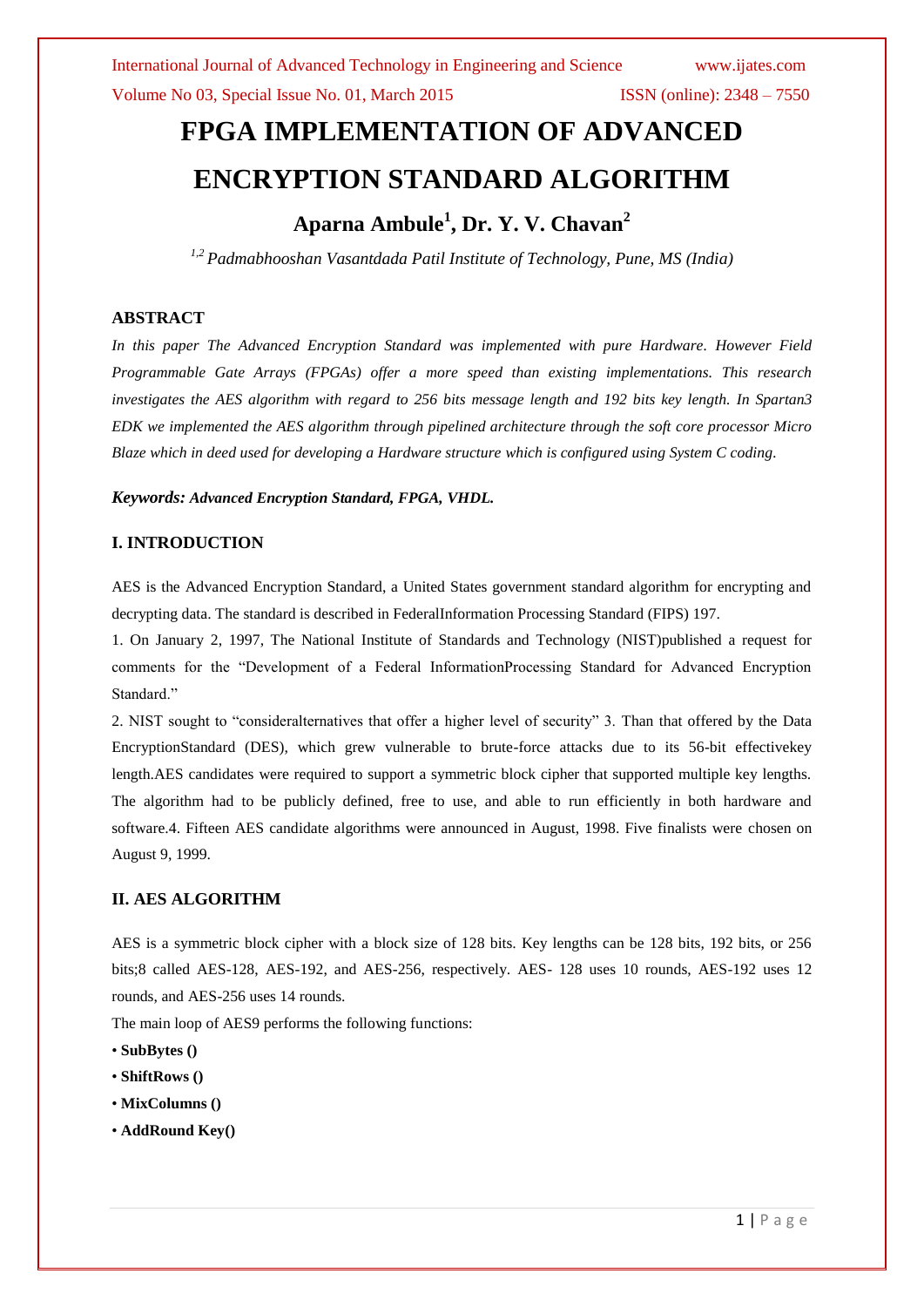# Volume No 03, Special Issue No. 01, March 2015 ISSN (online): 2348 – 7550

The first three functions of an AES round are designed to thwart cryptanalysis via the methods of "confusion" and "diffusion." The fourth function actually encrypts the data. Claude Shannon described the concepts of confusion and diffusion in his seminal 1949 paper, "Communication Theory of Secrecy Systems:"

―Two methods suggest themselves for frustrating a statistical analysis. These we may call the methods of *diffusion* and *confusion*.‖10.

Diffusion means patterns in the plaintext are dispersed in the cipher text. Confusion means the relationship between the plaintext and the cipher text is obscured.

A simpler way to view the AES function order is:

- 1. Scramble each byte (SubBytes).
- 2. Scramble each row (Shift Rows).
- 3. Scramble each column (Mix Columns).
- 4. Encrypt (Add Round Key).

A term associated with AES is "the State," an 'intermediate cipher,'11 or the cipher text

Before the final round has been applied.

AES formats plaintext into 16 byte (128-bit) blocks, and treats each block as a 4x4 State array. It then performs four operations in each round. The arrays contains row and column information used in the operations, especially Mix Columns() and Shift rows ().

# **2.1 Sub Bytes ()**

Sub Bytes () adds confusion by processing each byte through an S-Box. An S-Box is a substitution table, where one byte is substituted for another, based on a substitution algorithm. Here is the AES Substitution is

| 0 1 2 3 4 5 6 7 8 9 a b c d e f

To complete an S-Box operation on an example string of "ABC," take the hexadecimal value of each byte. ASCII "A" == hex  $0x42$ , "B" ==  $0x43$  and "C" ==  $0x44$ . Look up the first (left) hex digit in the S-Box column and the second in the S-Box row. 0x42 becomes 0x2c; 0x43 becomes 0x1a, and 0x44 becomes 0x1b.

# **2.2 Shift Rows ()**

Shift Rows () provides diffusion by mixing data within rows. Row zero of the State is not shifted, row 1 is shifted 1 byte, row 2 is shifted 2 bytes, and row 3 is shifted 3 bytes, as shown in the *FIPS* illustration that follows:



# **2.3 Mix Columns ()**

Mix Columns () also provides diffusion by mixing data within columns. The 4 bytes of each column in the State are treated as a 4-byte number and transformed to another 4-byte number via finite field mathematics, as shown in the FIPS illustration that follows: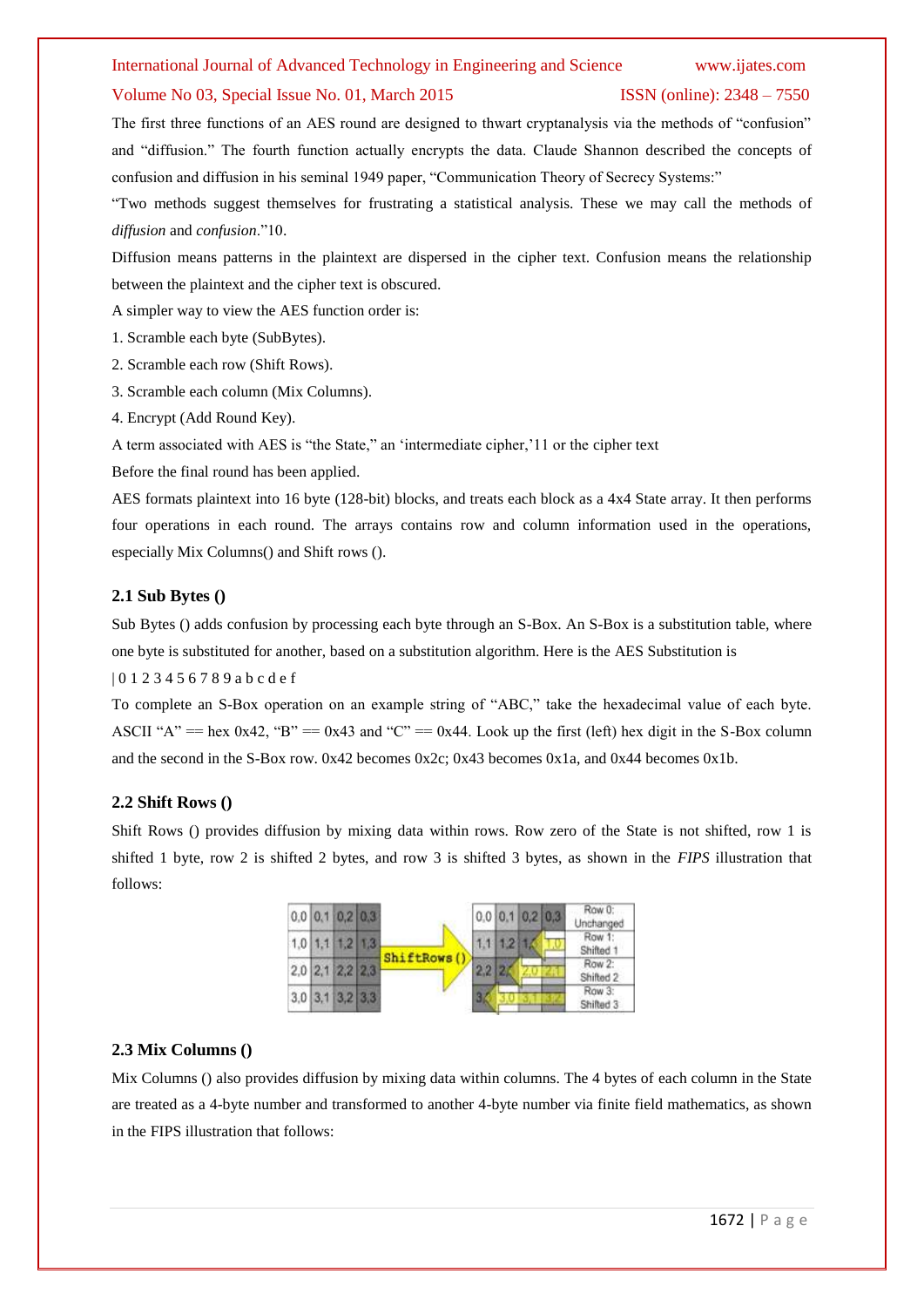Volume No 03, Special Issue No. 01, March 2015 ISSN (online): 2348 – 7550



# **2.3 AddRound Key ()**

The actual 'encryption' is performed in the AddRoundKey () function, when each byte in the State is XORed with the subkey. The subkey is derived from the key according to a key expansion schedule, as shown in the *FIPS* illustration that follows:



# **2.4 One Round of AES**

Here is one round of AES encryption, shown in the FIPS publication two dimensionally:



# **III. AES DECRYPTION**

Decryption occurs through the function AddRoundKey (), plus the inverse AES functions InvShiftRows(), InvSubBytes(), and InvMixColumns(). AddRoundKey() does not require an inverse function, as it simply XORs the state with the sub key (XOR encrypts when applied once, and decrypts when applied again).

# **IV IMPLEMENTATION**

The Field Programmable Gate Array is majorly used for generation ASIC IC's to the computations. They offer more speed in execution process. SO, for generation ASIC IC's FPGA's are majorly used. The 64 FFT with radix 4 is simulated and synthesized as well as implemented on the FPGA of below configuration.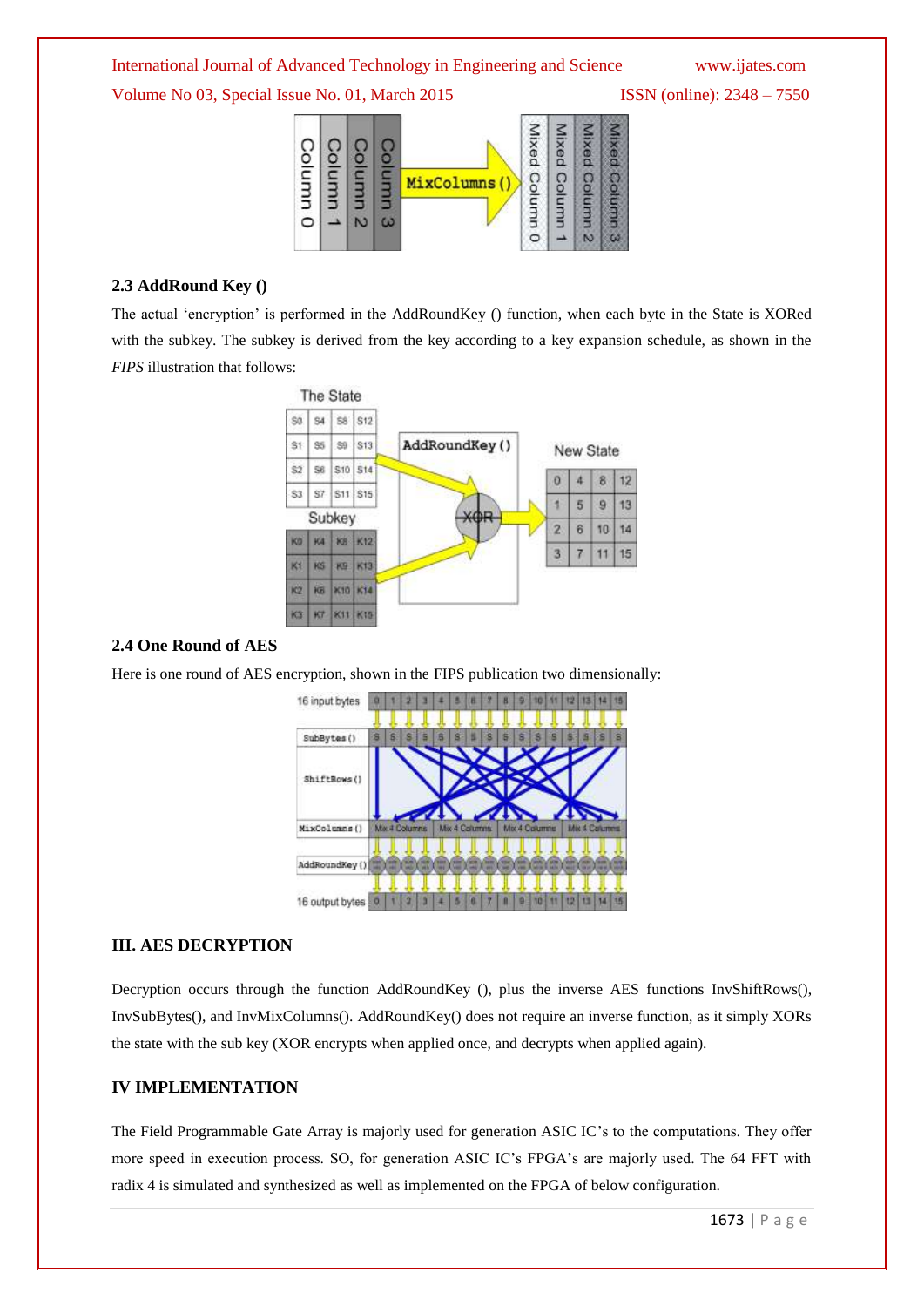# International Journal of Advanced Technology in Engineering and Science www.ijates.com Volume No 03, Special Issue No. 01, March 2015 ISSN (online): 2348 – 7550

| <b>Property Name</b> | Value          |
|----------------------|----------------|
| Family               | Spartan 3      |
| Device               | <b>XC3S200</b> |
| Package              | <b>TQG144</b>  |
| Speed Grade          |                |

# **Table3.1: Configuration of FPGA**

# **4.1 Xilinx Platform Studio**

The Xilinx Platform Studio (XPS) is that the development atmosphere or user interface used for planning the hardware portion of your embedded processor system. B. Embedded Development Kit Xilinx Embedded Development Kit (EDK) is associate integrated software system tool suite for developing embedded systems with Xilinx MicroBlaze and PowerPC CPUs. EDK includes a spread of tools associated applications to help the designer to develop associate embedded system right from the hardware creation to final implementation of the system on an FPGA. System style consists of the creation of the hardware and software system parts of the embedded processor system and also the creation of a verification element is elective. A typical embedded system style project involves: hardware platform creation, hardware platform verification (simulation), software system platform creation, software system application creation, and software system verification. Base System Builder is that the wizard that's wont to mechanically generate a hardware platform in keeping with the user specifications that's defmed by the MHS (Microprocessor Hardware Specification) file. The MHS file defines the system design, peripherals and embedded processors]. The Platform Generation tool creates the hardware platform mistreatment the MHS file as input. The software system platform is defmed by MSS (Microprocessor software system Specification) file that defines driver and library customization parameters for peripherals, processor customization parameters, customary one hundred ten devices, interrupt handler routines, and different software system connected routines. The MSS file is associate input to the Library Generator tool for personalisation of drivers, libraries and interrupts handlers.



# **Figure4.1: Embedded Development Kit Design Flow**

The creation of the verification platform is facultative and is predicated on the hardware platform. The MHS file is taken as Associate in Nursing input by the Siegen tool to make simulation files for a particular machine. 3varieties of simulation models will be generated by the Siegen tool: behavioral, structural and temporal arrangement models. Another helpful tools on the market in EDK ar Platform Studio that provides the GUI for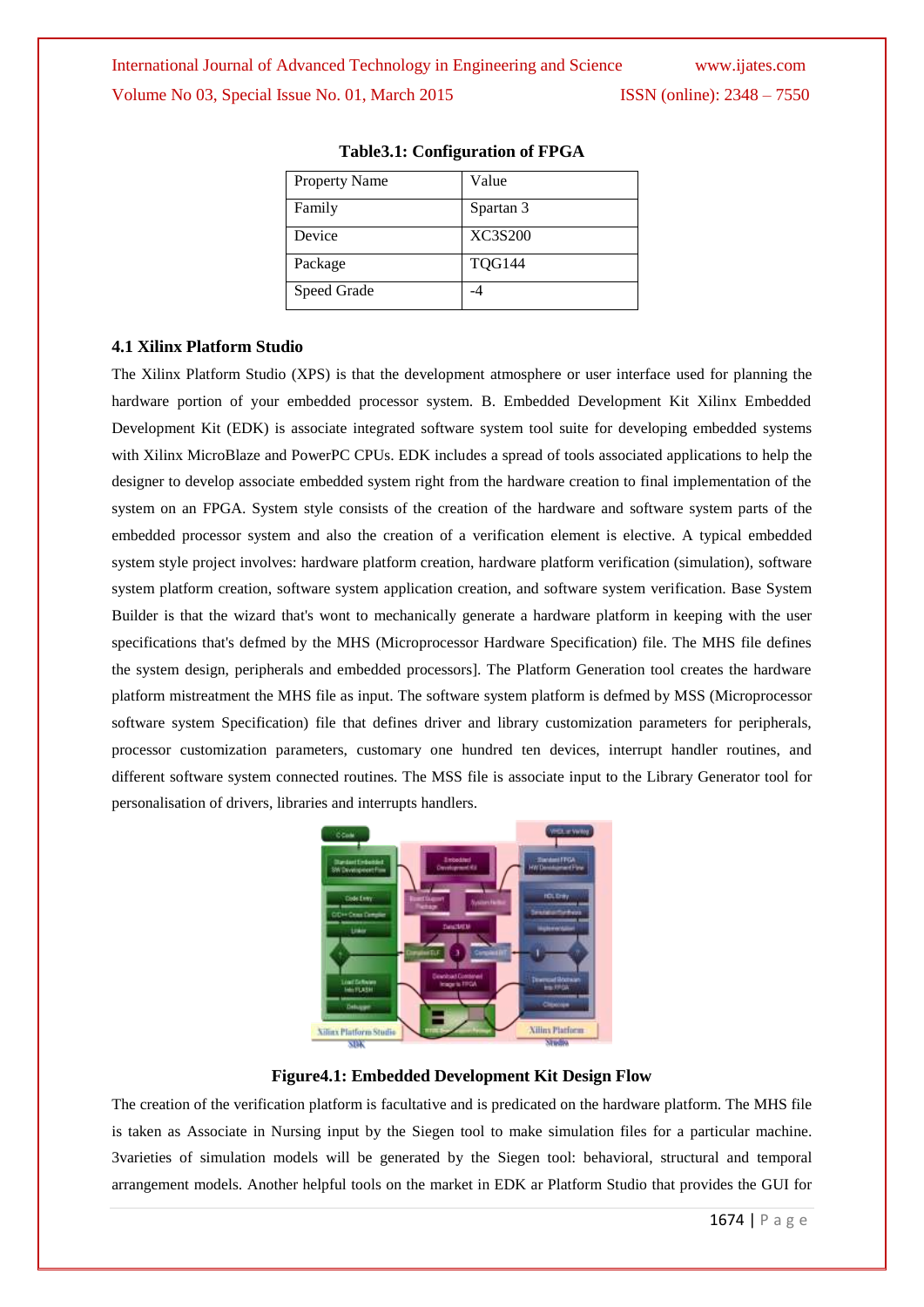# Volume No 03, Special Issue No. 01, March 2015 ISSN (online): 2348 – 7550

making the MHS and MSS files. Produce / Import IP Wizard thatpermits the creation of the designer's own peripheral and import them into EDK comes. Platform Generator customizes and generates the processor system within thesort of hardware net lists. Library Generator tool configures libraries, device drivers, file systems and interrupt handlers for embedded processor system. Bit stream Initializer tool initializes the instruction memory of processors on the FPGA shown in figure2. antelope Compiler tools are used for collection and linking application executable for every processor within the system [6]. There are2choiceson the market for debugging the appliance created victimization EDK namely: Xilinx microchipcorrect (XMD) for debugging the appliance package employing a microchip correct Module (MDM) within the embedded processor system, and package programmer that invokes the package programmer appreciate the compiler getting used for the processor. C. package Development Kit Xilinx Platform Studio package Development Kit (SDK) is Associate in Nursing integrated development atmosphere, complimentary to XPS, that's used for C/C++ embedded package application creation and verification. SDK is made on the Eclipse open source framework. Soft Development Kit (SDK) may be a suite of tools that allows you to style a package application for elite Soft IP Cores within the Xilinx Embedded Development Kit (EDK).The package application will be written during a "C or C++" then the entire embedded processor system for user application are completed, else correct&download the bit file into FPGA. Then FPGA behaves like processor implemented on it in a Xilinx Field Programmable Gate Array (FPGA) device.

Hardware implementation was through system C coding and its results are as follows

| <b>STRIPS</b><br>世夜<br>٠    |                                                    |           |                  |  |  |
|-----------------------------|----------------------------------------------------|-----------|------------------|--|--|
| W.                          |                                                    |           |                  |  |  |
|                             |                                                    |           |                  |  |  |
|                             |                                                    |           |                  |  |  |
|                             |                                                    |           |                  |  |  |
| ever for longit in 195      |                                                    |           |                  |  |  |
|                             | over Data longth in 1.2%<br>in an Everygelia       |           | Intel: Award Art |  |  |
|                             | <b>WIZILE IN</b><br>3, 12, 10, 82<br><b>MERRIT</b> |           |                  |  |  |
|                             | 59.HL<br>wow                                       | Belain in | iniu             |  |  |
| <b>STARLS</b>               | Gets 24                                            |           |                  |  |  |
| 17                          | и<br>문<br>٠                                        |           | u<br>٠           |  |  |
| ¥.                          | ٠<br>44                                            | ×<br>×    | ۹                |  |  |
| $+12$<br>蚯<br>é<br>88<br>m. |                                                    | ×<br>--   |                  |  |  |
|                             |                                                    |           |                  |  |  |
|                             |                                                    |           |                  |  |  |
|                             |                                                    |           |                  |  |  |

**Fig: FPGA Sent Data was Seen in Pc Through Hyperterminal**

| https://wattuorchicalic.cit.chtmd.pageautr.pag.ci                                                                                                                                                                                                                                                                                                                                                                                                                                                                                                                                                                                                                                                                                                                                      | ---                                                                                                                                                                                                                                                                                                                                                                                                                                                                                                                                                                          |                                                                                                                                                                                                                               |                                                                     |                |                                                    |
|----------------------------------------------------------------------------------------------------------------------------------------------------------------------------------------------------------------------------------------------------------------------------------------------------------------------------------------------------------------------------------------------------------------------------------------------------------------------------------------------------------------------------------------------------------------------------------------------------------------------------------------------------------------------------------------------------------------------------------------------------------------------------------------|------------------------------------------------------------------------------------------------------------------------------------------------------------------------------------------------------------------------------------------------------------------------------------------------------------------------------------------------------------------------------------------------------------------------------------------------------------------------------------------------------------------------------------------------------------------------------|-------------------------------------------------------------------------------------------------------------------------------------------------------------------------------------------------------------------------------|---------------------------------------------------------------------|----------------|----------------------------------------------------|
| サ1年 1111 年                                                                                                                                                                                                                                                                                                                                                                                                                                                                                                                                                                                                                                                                                                                                                                             |                                                                                                                                                                                                                                                                                                                                                                                                                                                                                                                                                                              |                                                                                                                                                                                                                               |                                                                     | WWW.TEMPLE.CO. | <b>THE ANNA CE</b>                                 |
| <b>REAL</b><br>1000<br>Andránas Telepas<br><br><b>STAR</b><br>122<br>Edward or political with<br>THE R. P. LEWIS CO., LANSING MICH.<br>$-100$<br>International COV-64-64<br>m<br>ALC: YES<br>$-0.004$<br>A R. Annah Manuschining<br>$-0.01$<br><b><i><u>Stabilizione Tiber</u></i></b><br>at Lighting<br>-<br>a Legal North<br><b>DOM</b><br>silkel addition<br>131<br>Lobosto Harrisolan E. castall<br>144<br>automobile also pregno circuit<br><b>STAR</b><br>professional colored colored<br>profession Marks, magazine confident<br>and the state state and a second con-<br>118<br>school \$10.14 (input), in<br>$-$<br>subscribed state scales and<br>$-10.6$<br>advertising and<br>114<br>administration (March Jeannes)<br>14.8<br>Andreas (1944), PM (1945), Rollery<br>$-11$ | MAIL R. P. LA ERAIN, ANNA 21<br><b>CONTRACTOR</b><br>Terminial Assessed 1. September 6.d.<br>Stadies on Akademy<br><b>MARAGE ON ALCOHOL: FEMILE PRODUCT</b><br>Vision at 4-Janet 19791<br>Production: Locked and Located L. L.<br>Bradled' Jones an excel: thunkingoni.<br><b>Stations cased at model</b><br>dealer of con- 110 million<br>Newell (cf. bright) from<br>C. Life Frig Trees:<br>maker or peaker.<br>league of \$50,0,000m<br>means on super-<br>Seated the Ender-<br>pressure property and the state of the pressure of the<br>Percentage Address on Canada in | <b>DIE 35</b><br>$\rightarrow$<br>-<br><b>CARD AND</b><br>-<br>$\sim$<br>$\overline{a}$<br><b>CONTRACTOR</b><br>÷<br>. .<br><b>CONT THE</b><br>they left<br><b>District Call</b><br><b>STATE OFFICE</b>                       | $-0.01$<br>$100 - 100$<br><br>m<br>٠<br><br>$\rightarrow$<br>$\sim$ |                |                                                    |
| introvinci provinci ne<br>police total crisis, region (2)<br>UNIVERSITY ALCOHOL: AND ALL PR<br><b>MANUFACTURERS</b>                                                                                                                                                                                                                                                                                                                                                                                                                                                                                                                                                                                                                                                                    | <b>SEAT CONTRACTOR</b> IN A REPORT FOR THE                                                                                                                                                                                                                                                                                                                                                                                                                                                                                                                                   |                                                                                                                                                                                                                               |                                                                     |                |                                                    |
| and a strict that the same state of the all of                                                                                                                                                                                                                                                                                                                                                                                                                                                                                                                                                                                                                                                                                                                                         | PROGRAMM   FORD CLASSIFICATION   PROGRAMM   IR CALIFORNIA   IR CARD AREA)                                                                                                                                                                                                                                                                                                                                                                                                                                                                                                    |                                                                                                                                                                                                                               |                                                                     |                |                                                    |
| annon sui tui teistein indenian in<br>. Historical and the results of the control of the con-<br>delayaraketan pendapanan yang republik 11, 2, 200<br>CONSIDERED ANOMATOR CONTI CALLA<br>Need prove covered for the control<br>profession-terrential would asked. In put-<br>strate shape chickens of a "life boundaries a boom"                                                                                                                                                                                                                                                                                                                                                                                                                                                       | PINER : UNID-SERVICE / INTREVING WARP : G.I.Louis, G., L.Is.Conc. Is and Incontract to access to the actual con-<br>$-0.10$                                                                                                                                                                                                                                                                                                                                                                                                                                                  | The control of the control of the control of the control of the control of the control of the control of the control of the control of the control of the control of the control of the control of the control of the control | AAAAA TUUSUU USU TIRAAN ISOO ADAMAA LI AAALUT L                     |                | comments their city of the data from 1777 1, 1931. |
| dent I visitant I suppl                                                                                                                                                                                                                                                                                                                                                                                                                                                                                                                                                                                                                                                                                                                                                                |                                                                                                                                                                                                                                                                                                                                                                                                                                                                                                                                                                              |                                                                                                                                                                                                                               |                                                                     |                | the figure that the problem with the top of        |
| 1444                                                                                                                                                                                                                                                                                                                                                                                                                                                                                                                                                                                                                                                                                                                                                                                   | $-$ where $-$                                                                                                                                                                                                                                                                                                                                                                                                                                                                                                                                                                | ٠                                                                                                                                                                                                                             |                                                                     |                |                                                    |

**Fig: Synthesis Report**

# **V. CONCLUSION**

In this work Advanced Encryption algorithm was implemented using FPGA. This system works on a period pipelined flow on the Micro Blaze architecture of Spartan3 EDK. On the opposite hand, synthesis results show